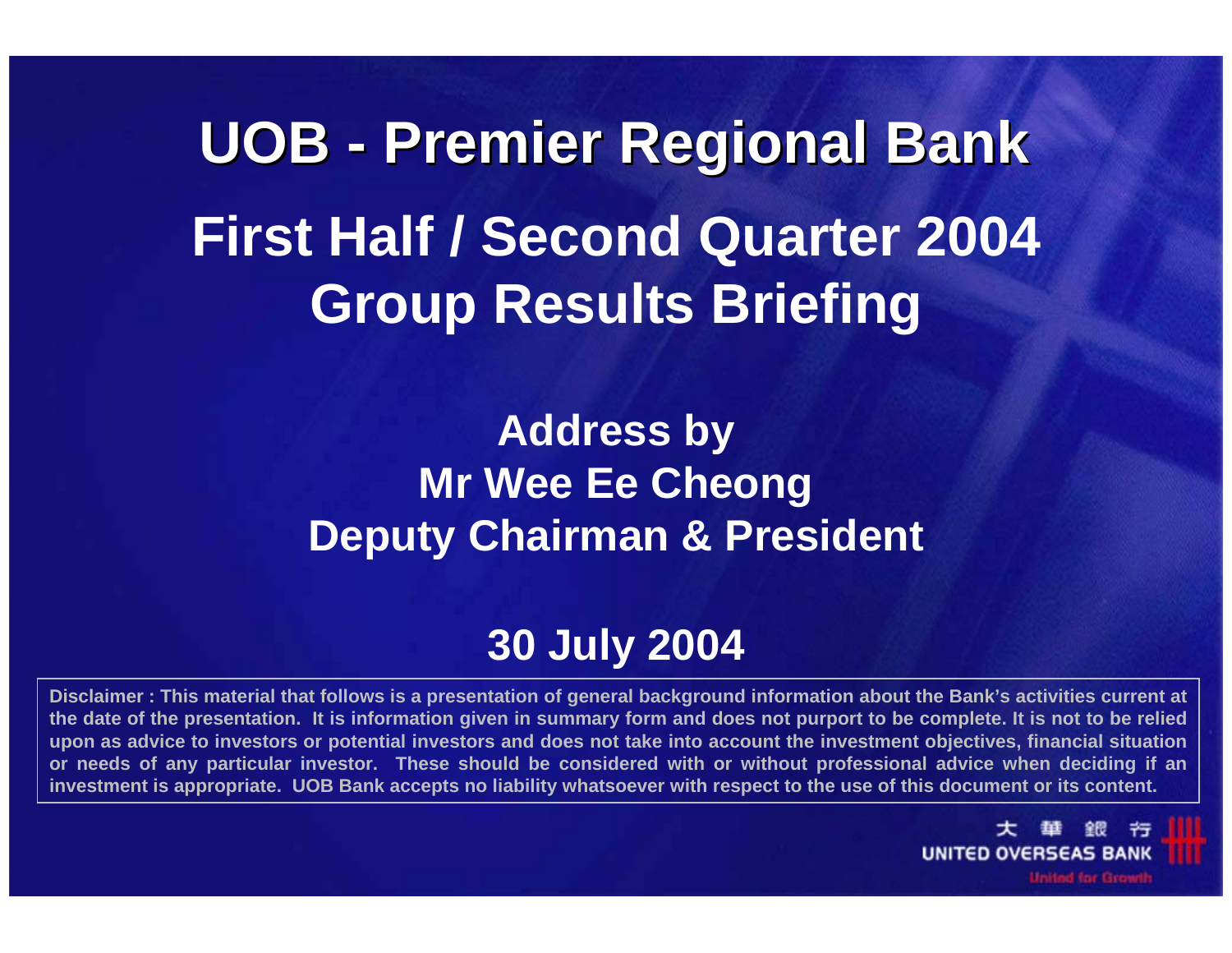# **Panel Members**

- **Mr Wee Ee Cheong**
- **Mr Samuel Poon**

• Mr Terence Ong

**Deputy Chairman & President** 

 **SEVP, Institutional & Individual Financial Services**

**SEVP, Global Treasury / Asset Management**

- **Mr Francis Lee**
- **Mr Kuek**
- **Ms Susan Hwee**
- **SEVP, International**
- **EVP, Corporate Services**

**EVP, Information Technology**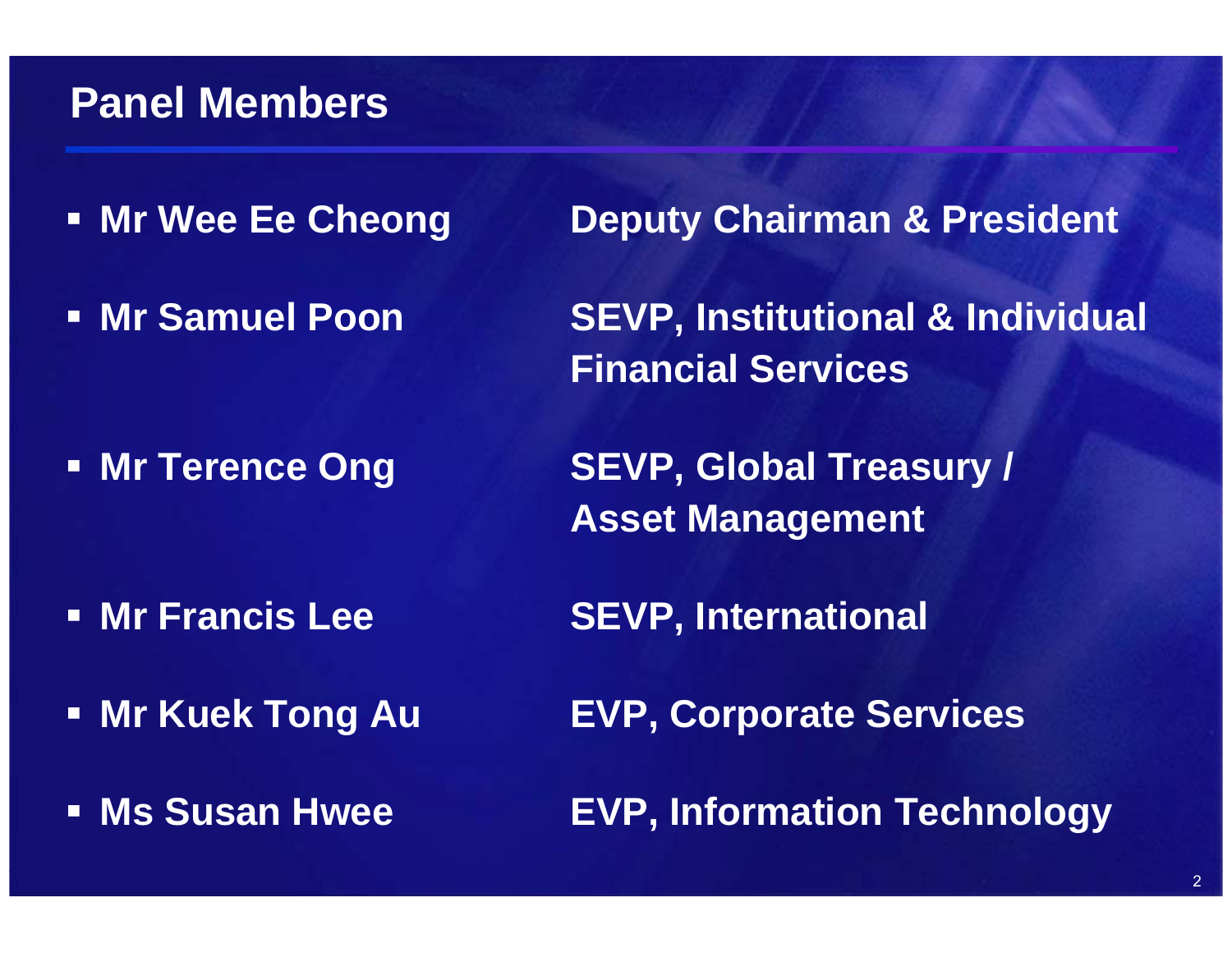# **Agenda**

### **Overview of 1H04 Performance**

#### **Update on Strategic Initiatives Update on Strategic Initiatives**

#### **UOB is Poised for Further Growth UOB is Poised for Further Growth**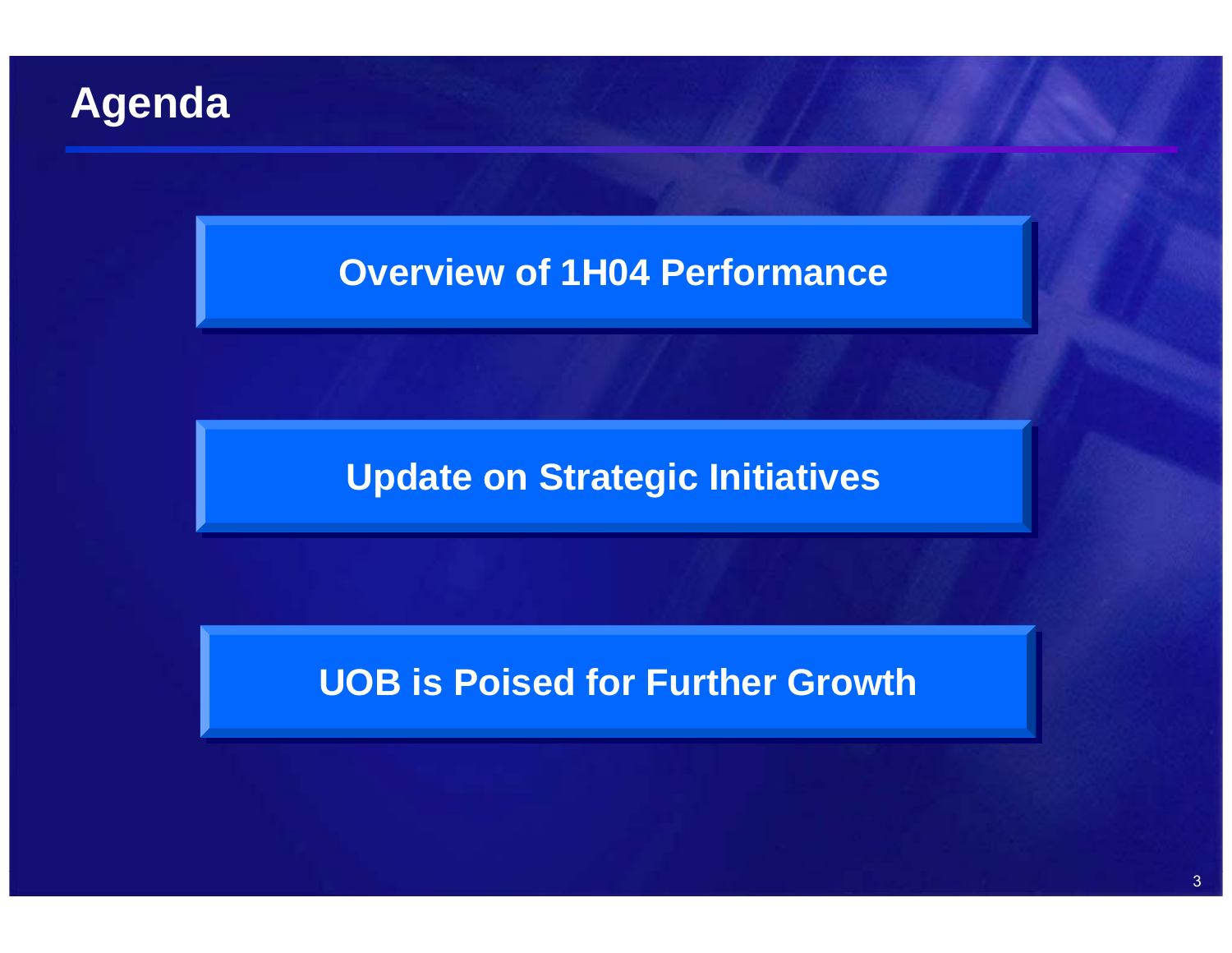# **Overview of 1H04 Performance**

- **Strong profitability achieved**
	- **NPAT increased by 40.5% to \$705m**
- **Cash ROE increased to 12.0% from 9.4%**
	- − **On track to achieve long term ROE target of 15% in 2006 & 20% in 2010**
- **Cash ROA improved 0.25% pt to 1.38%**
	- **Continued efficiency in asset utilisation**
- **Maintained high NIM of 2.15% despite intense competition**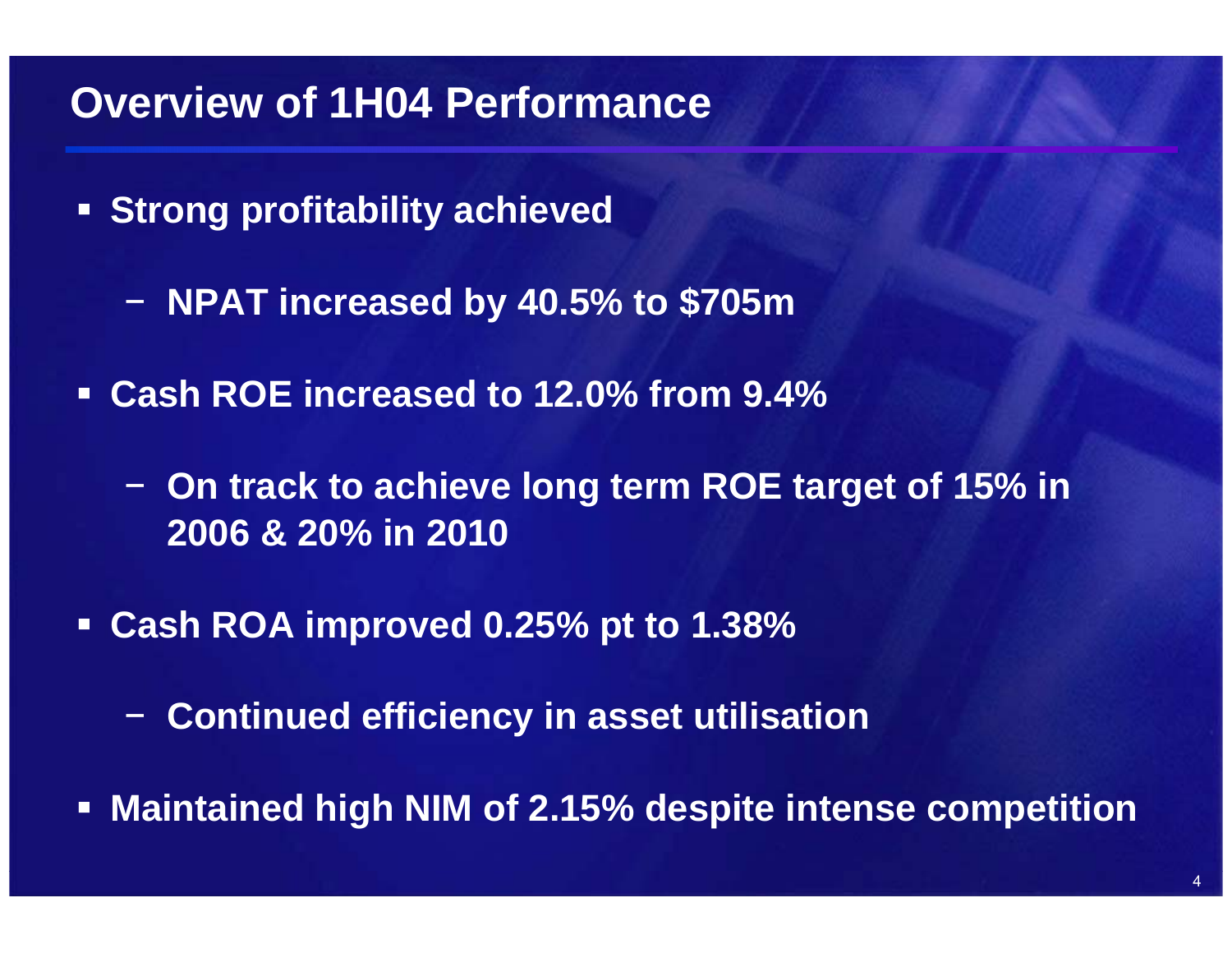### **Update on Strategic Initiatives - Region as Key to Future Growth**

- $\Box$  **Scale up existing operations in key markets:** 
	- − **Malaysia**
	- − **Thailand**
	- − **Indonesia**
- $\Box$  **Recent acquisitions provide growth catalysts for Thailand & Indonesia**
	- − **More significant contribution in medium to long term**

| <b>Thailand</b>                              | <b>Indonesia</b>                |
|----------------------------------------------|---------------------------------|
| * Scale increased 4-fold with                | <b>* Leverage Bank Buana's</b>  |
| <b>completion of BOA acquisition</b>         | distribution strength to make   |
| <b>* Enhanced position in Consumer &amp;</b> | inroads into strategic business |
| <b>SME markets</b>                           | <b>segments</b>                 |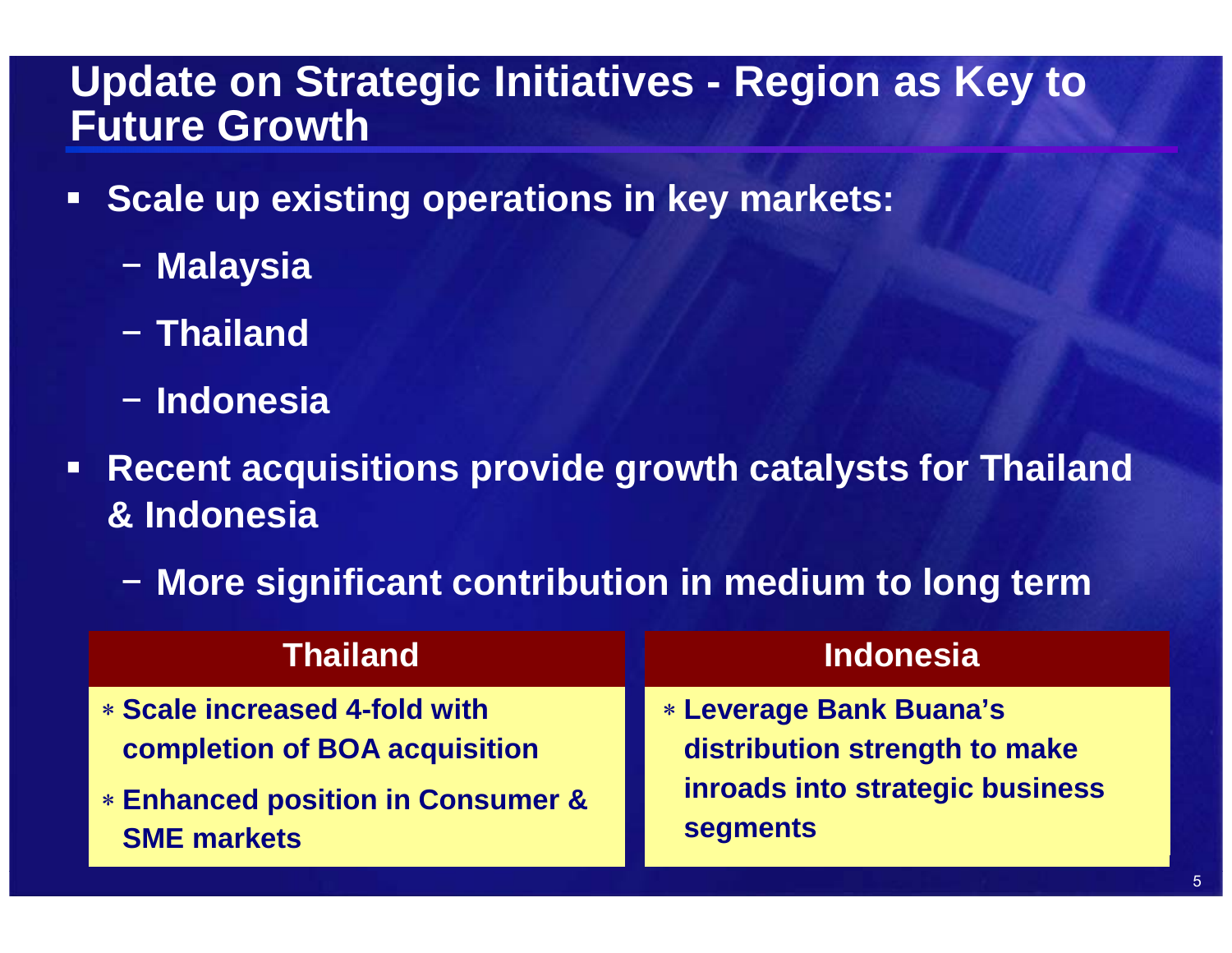### **Update on Strategic Initiatives - Region as Key to Future Growth**

- $\blacksquare$  **Continue to keep options open to acquisitions, while growing organically**
- $\Box$  **Build presence to be positioned for long term growth in Greater China**
- $\Box$  **Consolidate regional infrastructure to improve operational efficiency**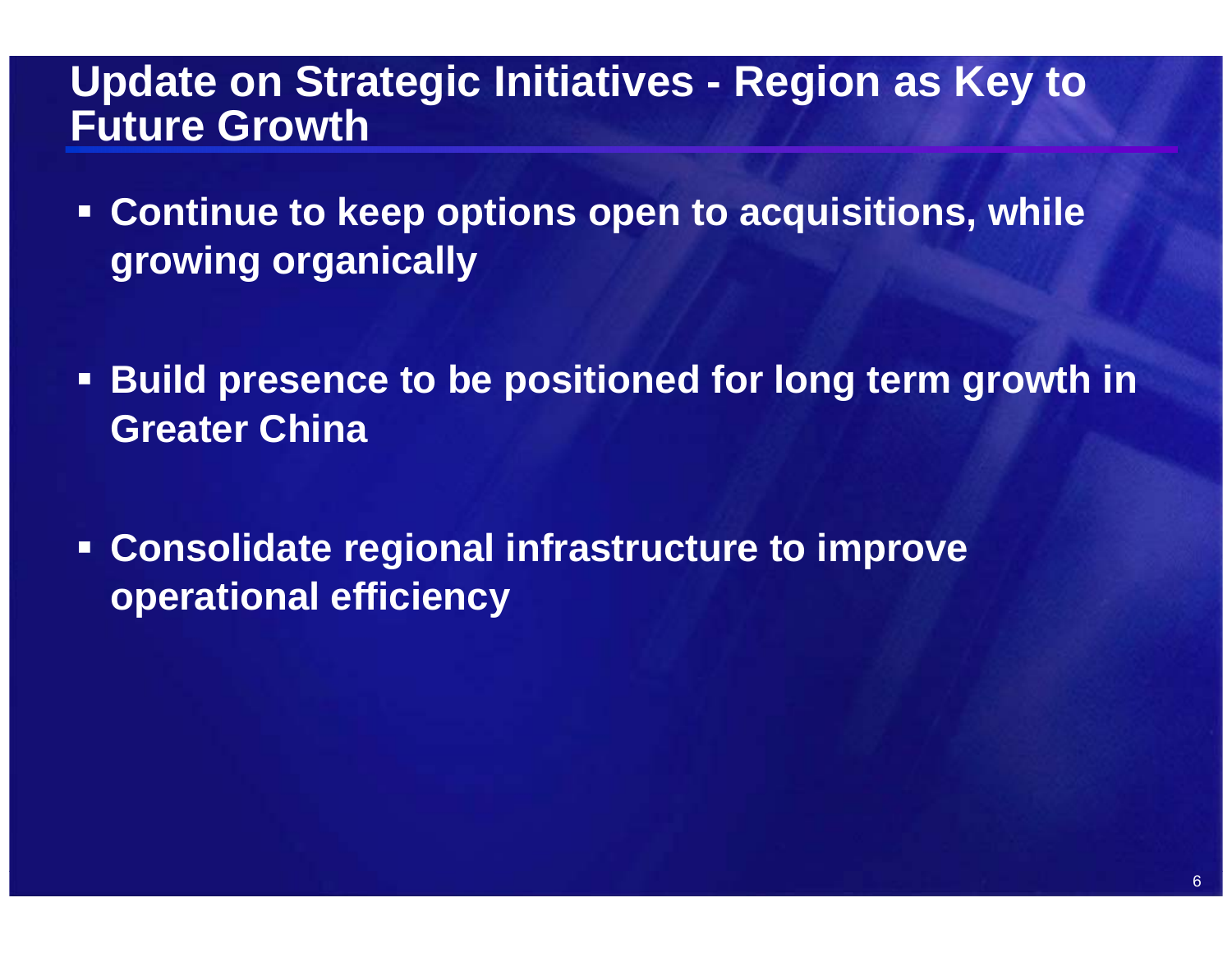# **Update on Strategic Initiatives - Diversify Income Base**

### **Multi-Pronged Approach; through various business units**

- **Fees & commissions represent 63% of non-interest income**
- **Good progress in credit cards, fund management, investment-related and traderelated activities**
- **Proactively tapping on Asia's rich for wealth management**

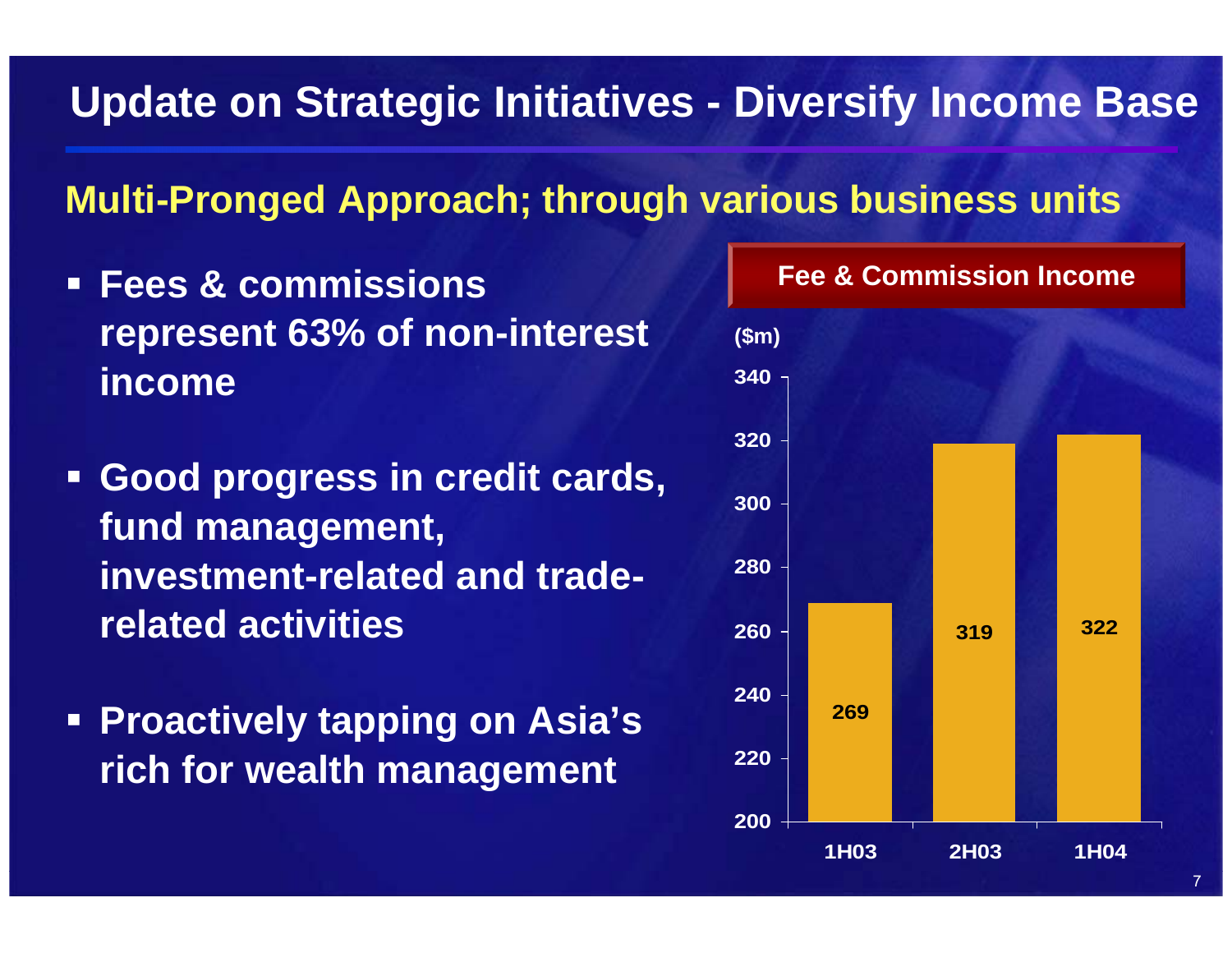# **Update on Strategic Initiatives - Capital Management**

**Guiding Principle of Maximising Value for Shareholders**

- **Improve capital efficiency with view for future growth**
- **Obtained mandate for share buy back of up to 5% of issued share capital**
- **MAS' revised CAR requirements provide more flexibility in the long term**
- **Active pursuit of favourable divestment opportunities**
- $\Box$  **Maximise shareholder returns through high dividend policy**
	- −**Interim dividend for 1H04 is 20%**